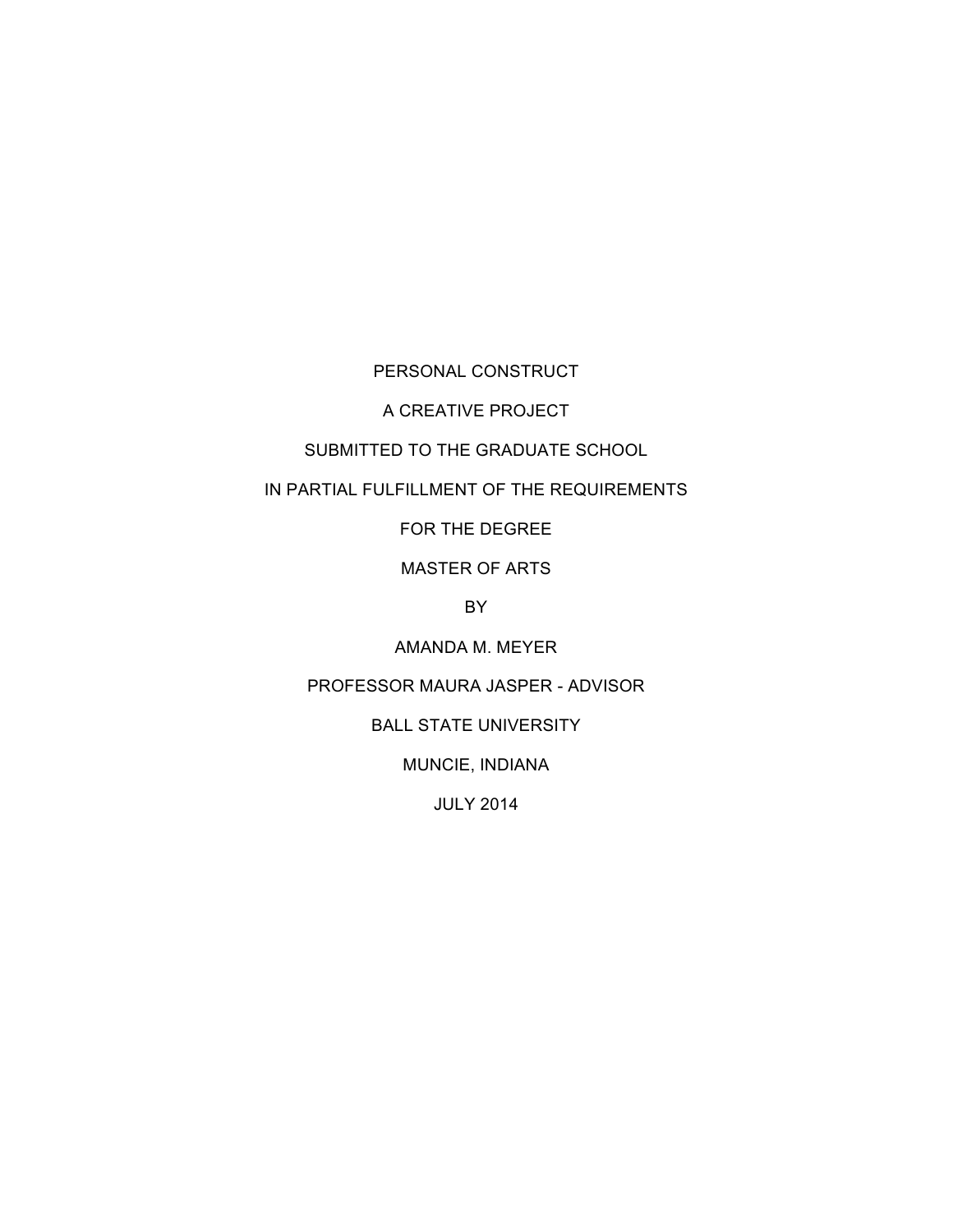#### **Statement of the Problem**

*Personal Construct* is a project that explores the nature of identity, both physical and abstract, by reflecting humanity through a digital medium. Mind and environment interact in complex ways to facilitate the formation of unique ideas and perspectives. The world around us causes our neural connections to rearrange as memories are formed, and these configurations determine the decisions we make, in turn affecting our environment. It explores how identities are shaped, using web code as a metaphor for the neural structure of the brain. This structure allows a visitor to the web site to add imagery of their own personal experiences to a site gallery, which represents how memories are contained within the mind. The web space is intended to function as a collective self, an individual composed of images that the people interacting with it have left behind. The project is located at http://personalconstruct.com, where it will be hosted from June 2014 until May 2016.

The *Personal Construct* project was influenced by two previous artworks that explored how an individual interacts with and is affected by the world around them. The first, *Mind*, was a two-channel video that attempted to visually describe internal thoughts. A romantic couple was separately asked to describe, as closely as possible, the thoughts passing through their minds at any given moment. This was then overlaid with a literal animation of what was said, representing one way these thoughts are interpreted by others, and the videos were placed together to contrast the differences between individuals. The second, *Black Girl*, was a video that analyzed the personal experiences of a young African American woman to show how strongly race and gender influenced those experiences. Of primary interest was how identity is shaped by the reactions of society to external appearances, not simply the inherent physical nature of gender or race.

For *Personal Construct*, it was important to go beyond analyzing a single person to examine the process of identity formation, since identity has multiple layers and infinite influences. Writing code for a website provides a unique way to address the neural structures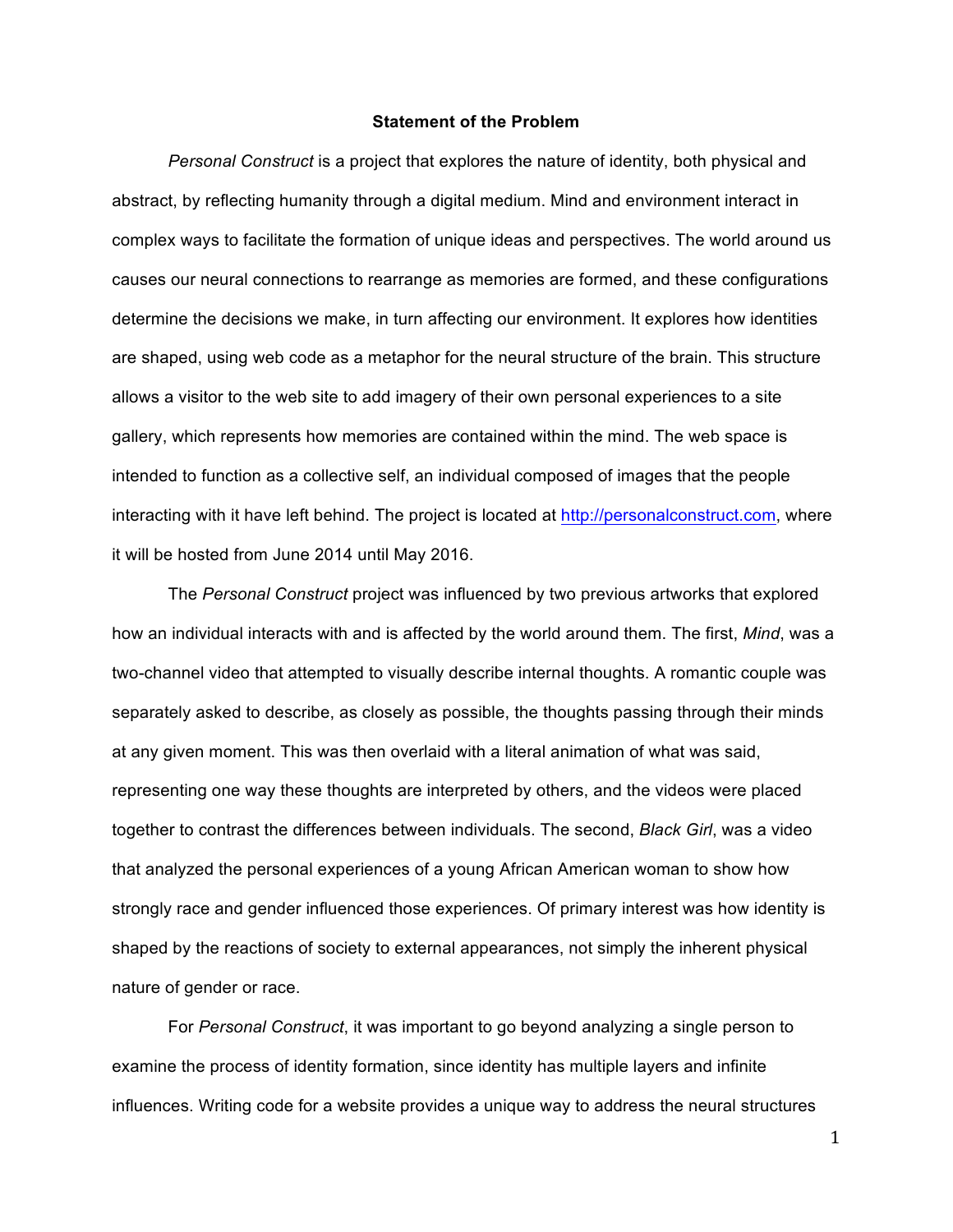that enable memory formation and inform a person's individuality. The nature of the internet as a media that people world-wide can access also allows for an analysis of society, and how their interaction with *Personal Construct* changes the form of the site gallery. Visitors to the site are asked to describe an interaction with someone they still think about, drawing upon their experiences to create the visuals in this surrogate mind. These snippets of other's identity are shown, while the code that enables these interactions remains hidden. *Personal Construct*  enables an exploration of multiple influences on identity formation: the physical structures of the brain that inform how we interact with others, the way society informs how we think, and the constantly evolving individual that results.

#### **Review of Influences**

There are many artists who set a precedent for online collaborative projects, often crossing over into interactive media where users can either contribute or generate their own imagery. The internet provides a vast scape for social interaction, which many artists use expertly to gather material and communities to drive projects. The idea to create a collaborative online work was originally inspired by *Learning to Love You More,* a project by Miranda July and Harrell Fletcher, who asked audiences to create work based on assignments they designed. The resulting images are displayed on a website, organized by assignment. While neither artist designed the site, the primary artistic concept is contained within the prompt and the internet community's response to that prompt. This format is simple and fairly static; the artist puts out an idea and the audience gives them back an interpretation of that idea. The results are displayed on a website, but the website does not take advantage of direct manipulation of the technological interface. Ze Frank takes this concept to the next level, exerting more control on behalf of the artist in manipulating and displaying images by directly coding some of his internetbased works. With *Frailty Poem,* Frank uses an internet drawing tool that has been manipulated to generate lines with a web-like structure. Visitors collaboratively create a poem, then are asked to draw the lines of the poem. The *Letter Project* displays images of individuals holding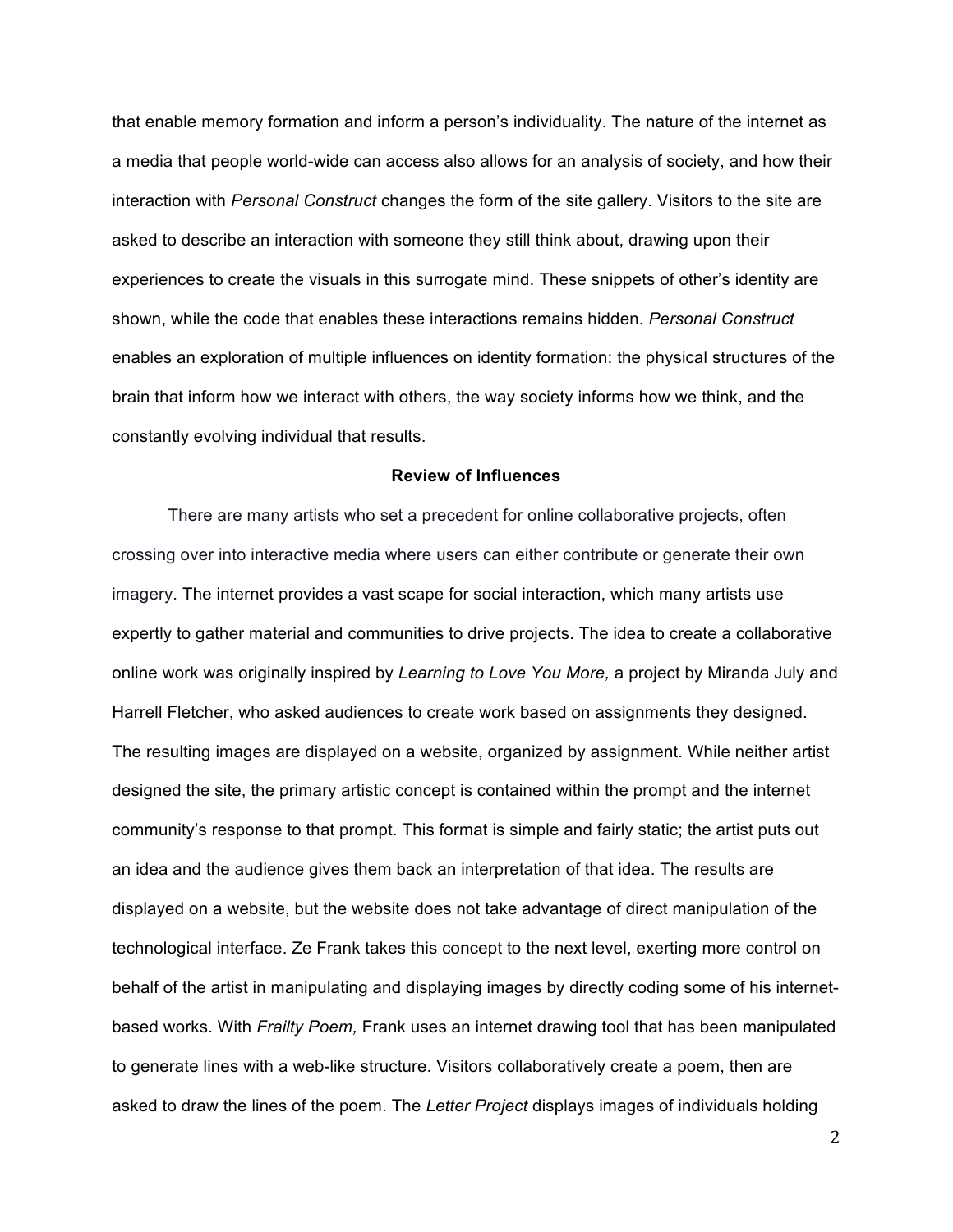up the first letter of their last name, and creates a dynamic alphabet with them. *Pain Pack* combines calls from users describing emotional pain, and remixes those calls into musical compositions. The relationship between the imagery and the public is direct, since he gives prompts in the same way that Fletcher and July do in *Learning to Love You More*. However, by asking people to use tools he has created online, as in *Frailty Poem,* or choosing how to reconfigure media people have donated to him like he does in *Letter Project* and *Pain Pack*, he uses the internet as a creative media, a way to playfully express ideas, and not simply as a way to share work.

Code can also be used to create style and set up parameters for the visual appearance of web-based art, This can be seen in the work of Sergio Albiac, a generative artist who uses a combination of traditional media and computer programming in his practice, usually outsourcing control of the final product to others. He writes code that creates imagery, which he then uses to explore how individuality and environment interact. The vast majority of his work draws upon the human face for formal reference, used to depict genetics or the starting point for identity. Users can then manipulate images of themselves to display how action affects identity. In *The Generative Identity of Walter Vanhaerents*, Albiac begins by taking a picture of Mr.

Vanhaerents, and manipulates that image with a program that tracks car movement. The final image is a result of how traffic directed Mr. Vanhaerent's vehicle, as well as the decisions that he made while driving. For his project *Stardust,* technology is used to create generative artwork that collages images from the Hubble space telescope into portraits, a statement about atomic composition and the molecular makeup of humanity. Here Albiac poses questions about artistic authorship by sourcing the creation of the images to the internet. In both cases, Albiac uses portraiture as the point of departure, manipulating the face since it is common to all human beings. He also relinquishes control of the final outcome to chance by using other individuals to generate the work, but ultimately the final images are a result of code which he has written. Albiac explores how the physical reality of the world around us relates to grander concepts,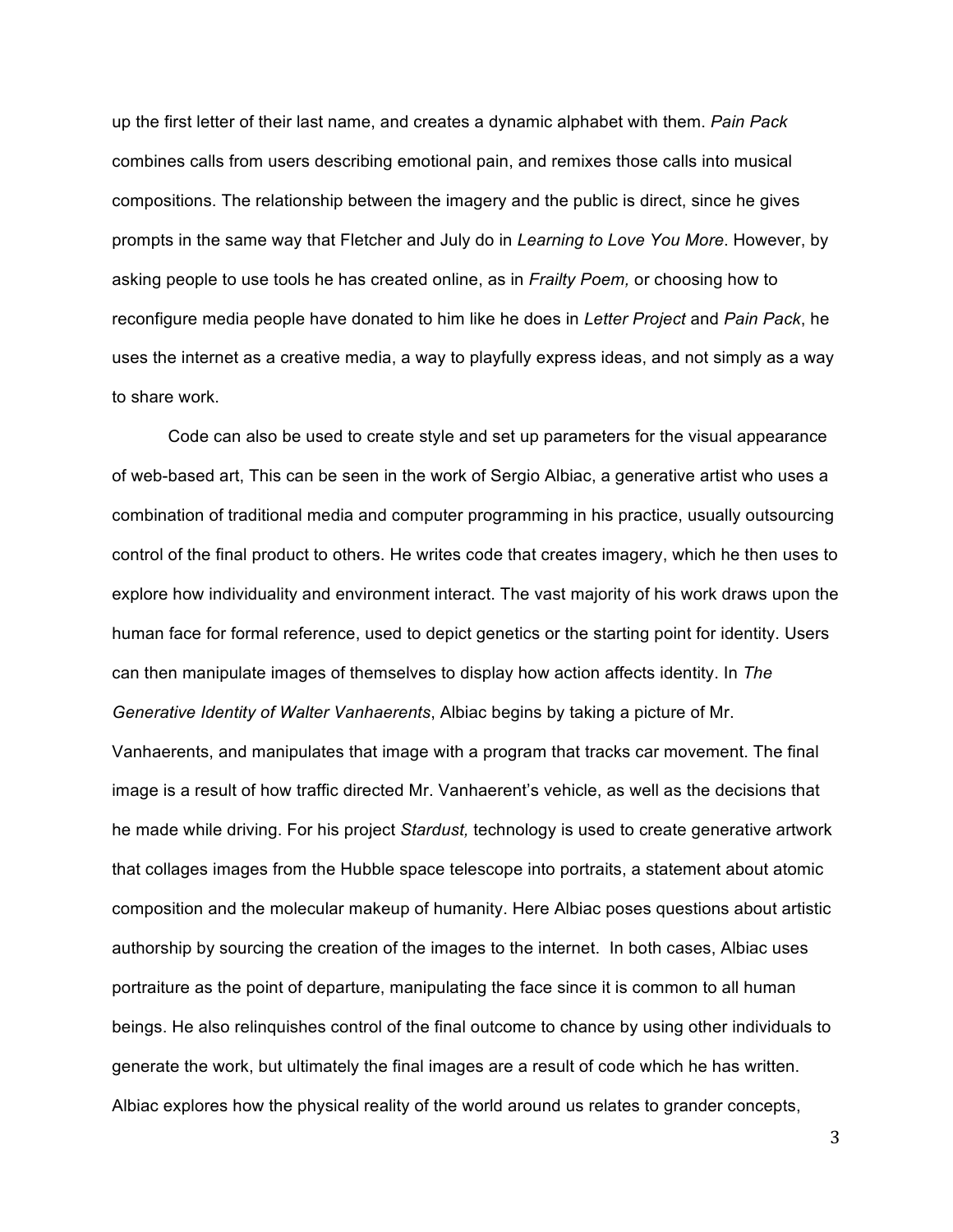such as the constraints on *The Generative Identity of Walter Vanhaerents* which come in the form of streets, tracing the actions we are capable of taking within the given space.

Another artist who effectively sets stylistic parameters for crowd-sourced projects is Aaron Koblin, who collaborates with other programmers to accomplish his highly technical work. Koblin's projects each have a distinct appearance, and his collaborative pieces often use extremely simple-looking drawing tools to create complex displays of contributors' work. In *The Johnny Cash Project,* simple drawing tools are used to draw a Johnny Cash music video frameby-frame. Visitors to the project can then vote for their favorite iteration of a specific frame so that when the video plays, it is a blend of multiple user-generated and determined images. *The Sheep Market, Single Lane Superhighway,* and *Ten Thousand Cents* are three more projects that also use simple online drawing tools to create a grander whole when all contributions to the project are taken into account. Koblin's work becomes at least partially about the act of contributing, especially in the case of *Ten Thousand Cents,* where the final image can only exist with the contribution of each part. His work is more about the crowd than highlighting the individuals within it, although he relies upon these individuals to create the work. The drawing tool and the user interaction with this tool are emphasized.

*Personal Construct* diverges from the way that other internet-based artworks function in its emphasis on both the conceptual and technical aspects of the site, which are unified in the sense that the format of the site serves to illustrate a facet of identity formation. Miranda July and Harrell Fletcher use their site to display work responding to their ideas, and Frank uses coding to remix ideas and images in playful ways, but the code is always a tool or secondary media. Albiac writes programs where users have control over the final image, but it is how he decided to write the program that ultimately determines the style of the work. Koblin has more unity between concept and the way he approaches the code for his site, but is not emphasizing individuality in the way he chooses to display user-generated images together.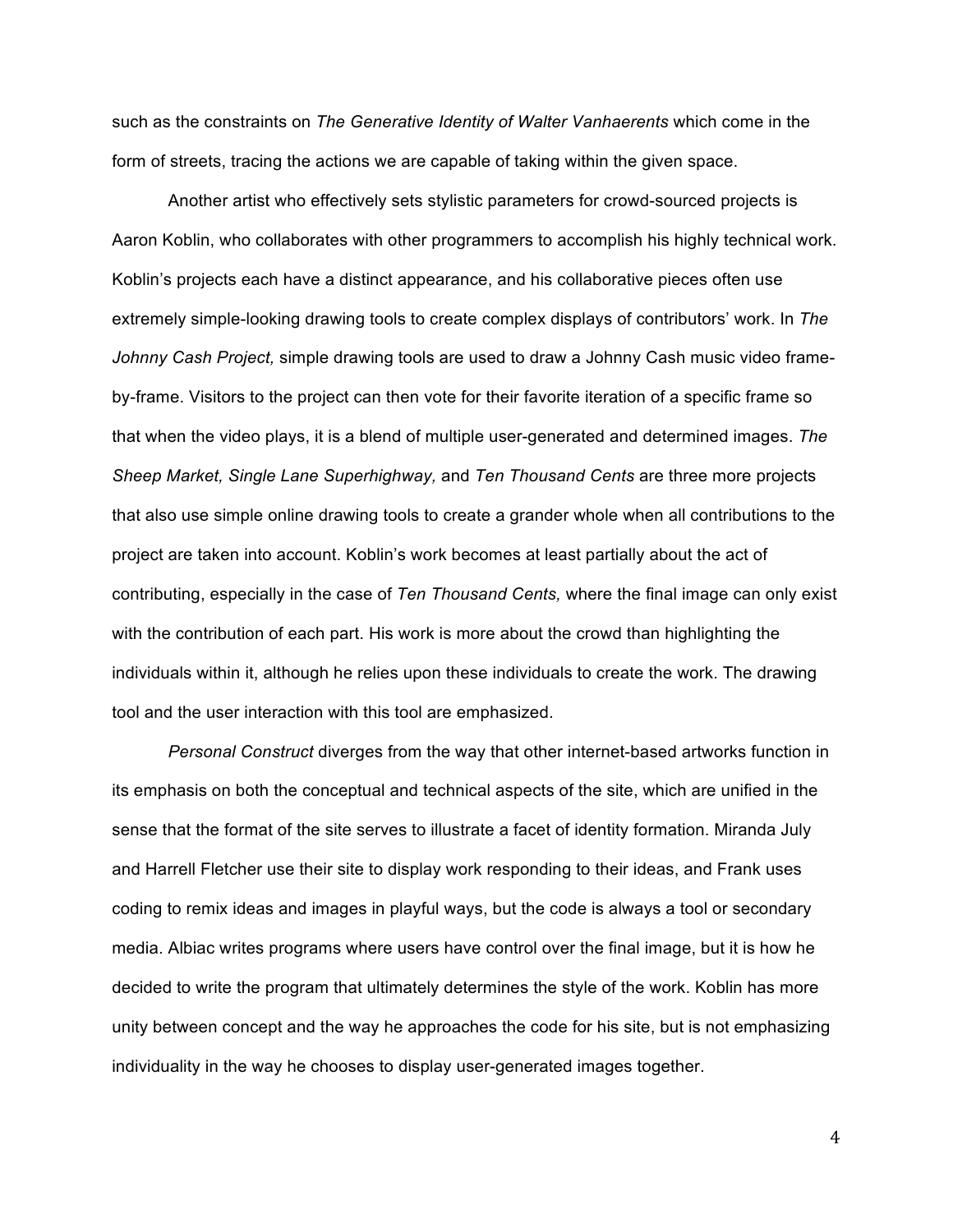A wide range of influences have informed how the project portrays memory and social interaction. In particular, *Personal Construct* is informed by social and scientific ideas about identity formation. Inspiration and ideas for the *Personal Construct* project have also been gathered from work that explores how technology relates to the individual, especially in terms of how technological interfaces can mimic human minds and bodies. Dr. Michio Kaku discusses the relationship between the human brain and artificial intelligence, comparing the capabilities of the mind with the functions of technology. The brain is not composed of programming like our computers and technology, but rather the formation of neural networks that can be reinforced, changed, and strengthened. (Miller, 2010). Modern artificial intelligence uses this knowledge to build 'learning' machines, which have fairly simple code but reinforce the outcomes of mechanical actions. Our sense of 'self' is illusory, simply our mind trying to make sense of numerous mental events happening at a chemical level (Kaku, 2014). In actuality the self we project into the world around us is a result of all these neural impulses.

This tension between the brain network and a cognition of identity is explored creatively in the animated feature film, *Ghost in the Shell.* The primary plot revolves around the idea that humanity has advanced to the point where they can be supplemented with artificial digital enhancements, leading to problems with people's individuality being hijacked and often destroyed by hackers. Individuals who have been hacked often no longer possess an accurate concept of self, but instead only possess memories that have been coded and implanted to serve the ends of the hacker. One man believes he is going through a divorce and wants to take revenge on his wife for separating him from his daughter, but his strong emotions are betrayed when these memories are later revealed to be artificial creations. The relationship between body—here called a 'shell'—and the mind—termed a 'ghost'—is examined through the personal struggles of characters with various levels of mechanical augmentation, including an artificially created mind that asserts its right to live and thrive alongside humanity (Mizuo, 1995). The movie provides a creative analysis of what it means to have individuality, delving into how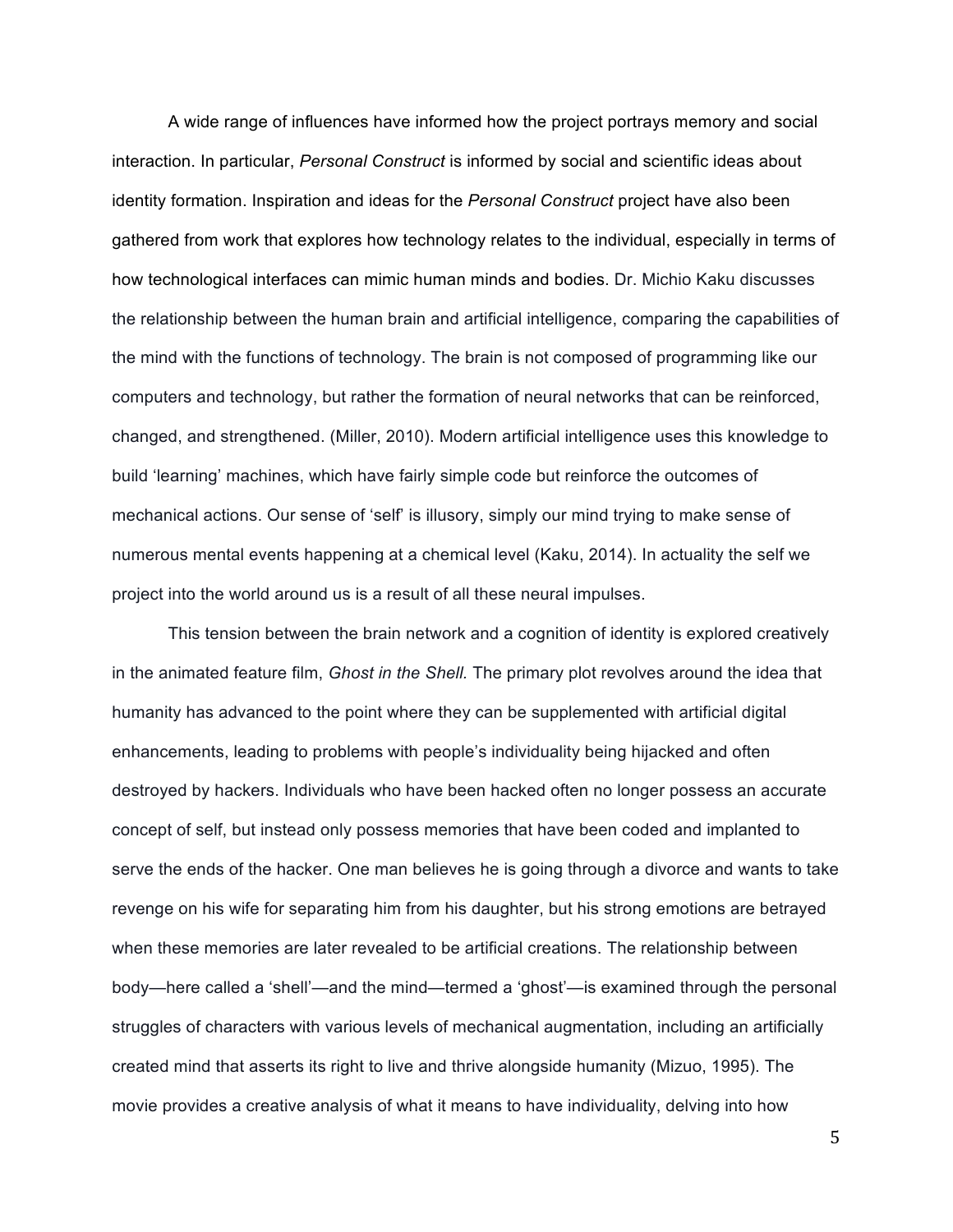memory affects and informs human emotions and actions, and future humans' ability to alter identity by directly restructuring the mind.

Lynn Hershman Leeson also explores concepts of artificial intelligence, focusing primarily on how people interact with technological entities. In *Agent Ruby* (1998-2002), and *Dina* (2000-2006), she creates web agents that people see manifested as a human face and can interact with in ways that mimic real human conversation. Each is given a name, both can carry conversations and remember information about the people that they interact with. Unlike the artificial intelligence imagined in *Ghost in the Shell,* both *Agent Ruby* and *Dina* only seem to gain an awareness of the people they interact with, and certainly do not have an inherent sense of self. Yet they give the impression of humanity, imbued with the warmth of a face and name, even picking up on social cues. They have not truly formed a conception of themselves, but are capable of responding to the uniqueness of others.

Most research into identity formation lends itself to the theory that varying experiences with the surrounding world result in different individuals. Erik Erikson posits that identity is formed in stages, and that the mind reacts to critical events in life, resulting in the discovery of self (Erikson, 1968). As each chronological stage of development is passed, we accumulate positive and negative experiences, the balance of which determines whether we become healthy individuals. James Marcia expands upon Erikson, theorizing that identity is formed by first grappling with personal goals and ideas, then making a commitment. This involves a dialogue between the current sense of self and an individual's environment (Identity Formation, 2004). Philosopher Gilles Deleuze seems to suggest that a sense of self is communal, composed of interactions with the external world, encompassing not just other people but also ideas (Stivale, 2003). In his collaboration with Felix Guattari for *A Thousand Plateaus*, both authors' voices are combined to produce the final book. They write about a concept called rhizome, of infinite possibilities of events, constantly shifting and changing, connecting to accommodate the reality of new events (Deleuze & Guatarri, 1987). As noted previously, the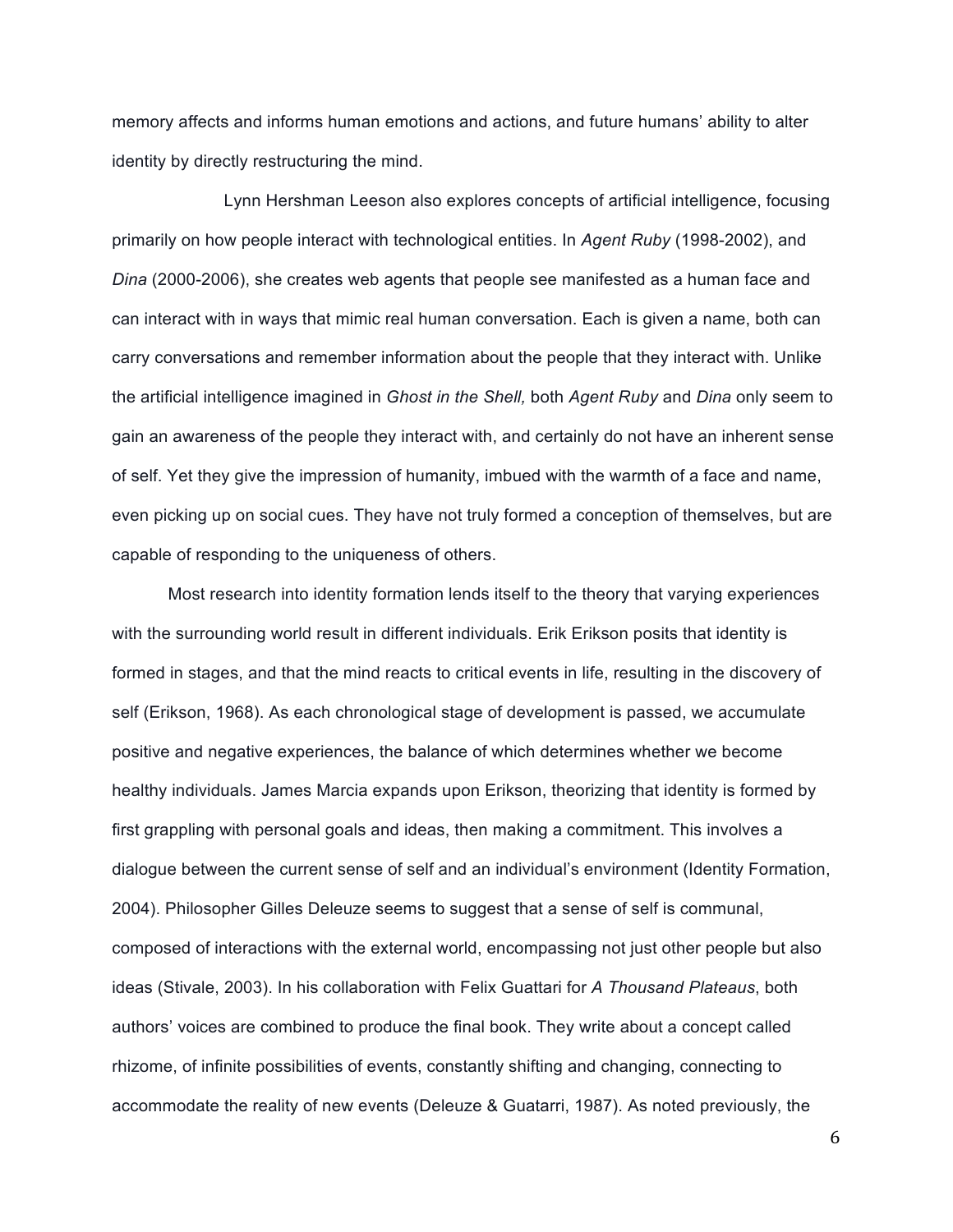mind is a physical structure infinitely changing its neural network to form new memories. Perhaps these memories change our individuality even if they do not alter immediately our sense of self.

*Personal Construct* does not seek to contribute new study to philosophy, sociology, or psychology, but it does rely on these fields to inform and support its artistic concept. The gallery of memories functions as a visual representation of an interaction that has already happened, both to the person who created the image and to the site which now stores it. Ultimately *Personal Construct* seeks to represent identity formation through a collaborative artwork, not recreate in detail the physical processes of creating the memories that contribute to that identity.

#### **Description of the Artworks**

*Personal Construct* is a website that harnesses community participation from the internet to generate visitor-constructed images that seek to capture snapshots of time from the minds of participants. The entry page of the site is composed of a size-variable video that displays a shifting outline of a human profile. The text that creates this profile is taken from my own personal writings about individuality. This page contains links to the gallery page as well as a creation page which contains a drawing application. The gallery functions as the mind of the site, while the drawing application facilitates a dialogue between website and visitor. Additionally, this page greets users with a message that explains the function of the site as an art project, and invites interaction. At all times the site verbally refers to itself as "I," establishing itself to the viewer as a separate entity with an identity of its own. The creation page functions as your interaction with the person/webpage, the external quality of an individual. The home page functions as your immediate impressions and understanding of the individual. And the gallery page is the mind of the website, where you can view and recall information that has been input, explore what others have created and who the site is becoming. Actions taken here have no lasting impact on the site structure.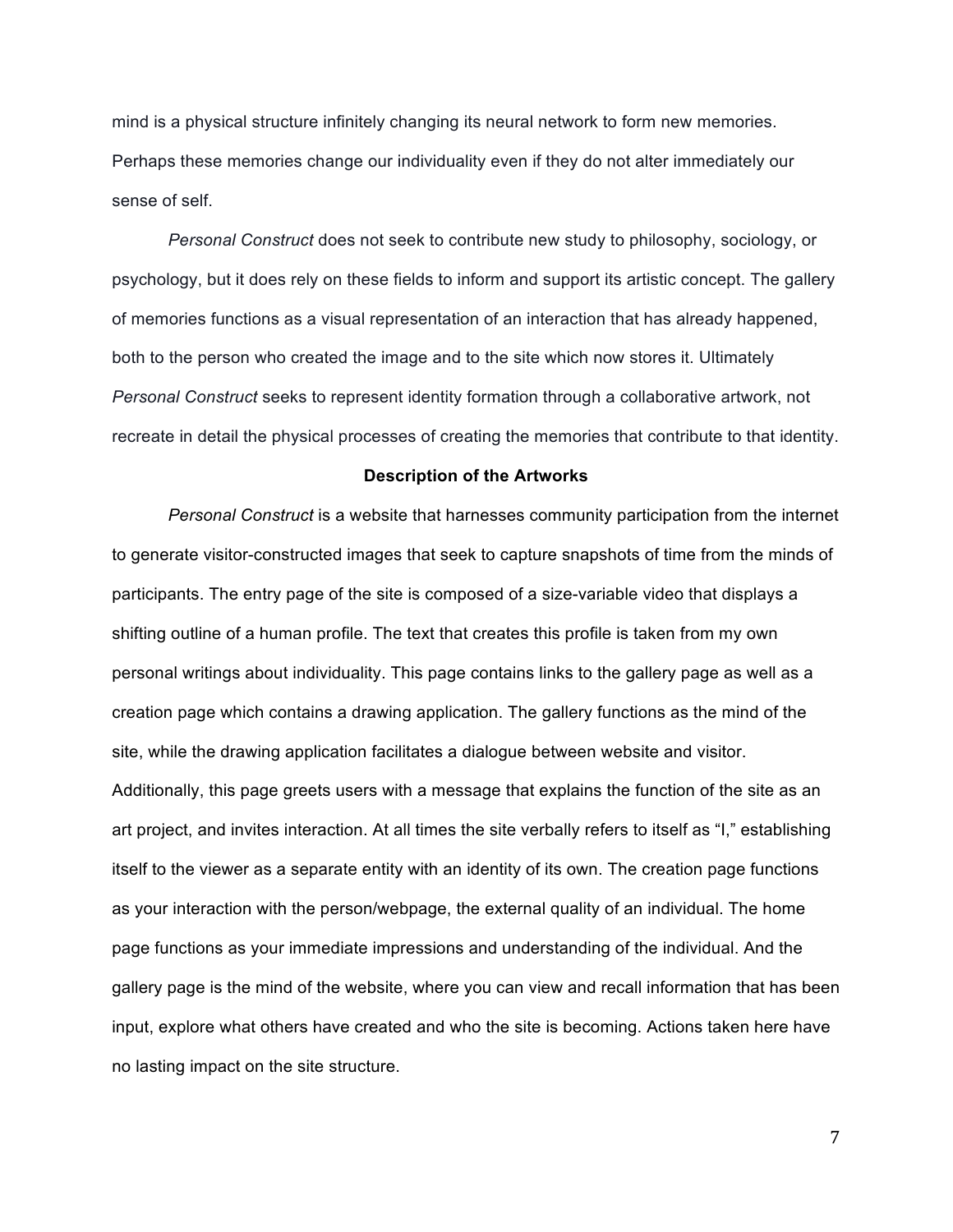When entering the create page, visitors are prompted with the phrase, "Show me an experience with someone you still think about." By using this wording I let the viewer know that I am specifically looking for artwork about memorable person-to-person interactions. It is not specific to an emotion, yet will potentially generate highly emotionally charged work while leaving open the door to mundane, everyday interactions. This enables experiences with the site to be more accurately representative of interactions between humans. Drawing tools are located at the top of the page, and the text which directs the viewer to create an image about an interaction with others drops to the bottom of the screen. A user can draw lines using a variety of colors and sizes, create text boxes that have a selection of fonts and font sizes, and upload images from their computer to help them depict this memory. They can then save these images directly to the gallery in real time.

There is a voyeuristic quality to the finalized gallery of images. Though you may have made a contribution to the project, you are not the sum of its related parts. In much the same way, our interactions with others may inform their actions and who they become, but we cannot ever really understand exactly who they are and why. One individual can understand, but not inhabit, another. After creating the memory within the mind of my web creation, you must either step back and look at the whole or continue to contribute. For this reason I have chosen not to put a limit on the contribution to the project, since the project is functioning as a sort of surrogate mind. Outsiders can bring new memories, and form new connections in the form of images that will be written to the gallery page. You can also examine each image in detail, enlarging and possibly distorting it as you try to understand each part of the composite whole. These images will never display in the same way that they were created; they have been reshaped to fit into this new mind. Most individuals do not have the capacity to recall events in the exact way they happened, so I have chosen to allow the images to be distorted freely. The images can even be degraded to the point where they are no longer visible, or made massive as a user forces the memory to be shown to them. The background is a shifting layer of words, symbolizing the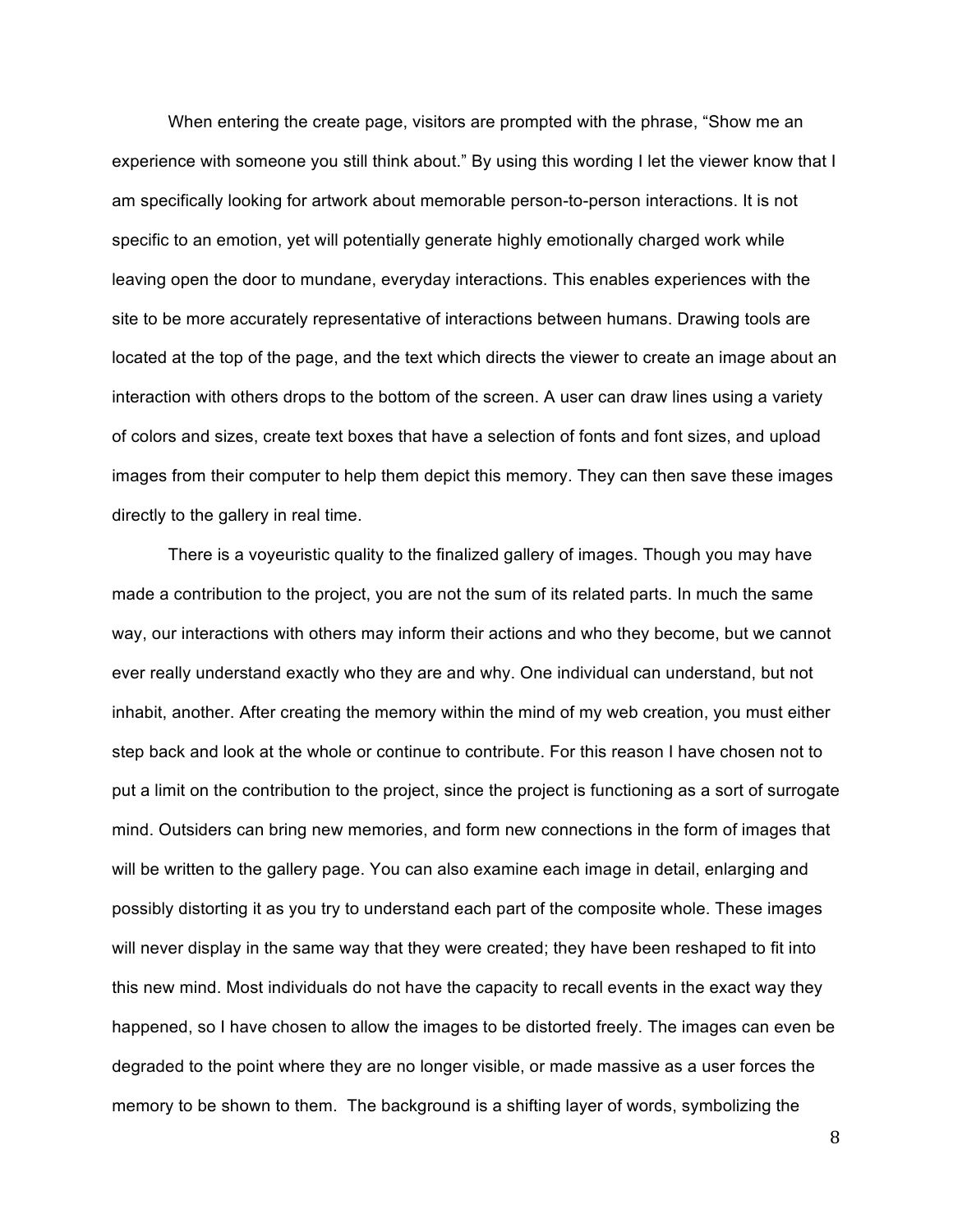neural connections as they reshape themselves. They read: "I am who I am, I am who I was, I am who you make me," referring to how identities are informed not only by the individual you are currently associating with, but also by the memories and history of that person and the memories that they are in the process of forming because of your influence. Using neurons as a point of reference allows me to use bodily structures in my design, similar to the shifting human profiles of the index page.

*Personal Construct* does not attempt to display an individual that has achieved a full sense of self, but rather one that is still in a stage where memories could conflict and tell different stories. It is a developing individual, and not a static one. My conceptual framework uses theories on self-concept, identity formation, and brain function to drive the way I approach the project technically. Designs are used that reference humanity, but do not attempt to make the site look human. Imagery of the face and neural structure are shown to expose the physical processes of mental individuation, both as an outward dynamic relationship to one's environment and as a internal chemical reaction to these relations. And unlike a computer or programmed software, internet code also grows and develops based on new implementations and contributions from a community of programmers that work in web languages.

Much of the code that I have used on my site has been learned from free, open source websites coded by people that want to share knowledge and improve the internet both visually and functionally (See Appendix for Coding Resource Links). The site utilizes the new video and audio tags, CSS3 animation, and the HTML 5 canvas, which is powered by the KineticJS JavaScript framework.

## **Conclusion and Exhibition Statement**

I have always been interested in what defines personalities, and how experiences define the individuals we become. As an artist I began exploring my own identity through personal narrative several years ago, creating video work that explored my family history and dysfunctional events that have shaped who I am. Later I began to analyze other's experiences,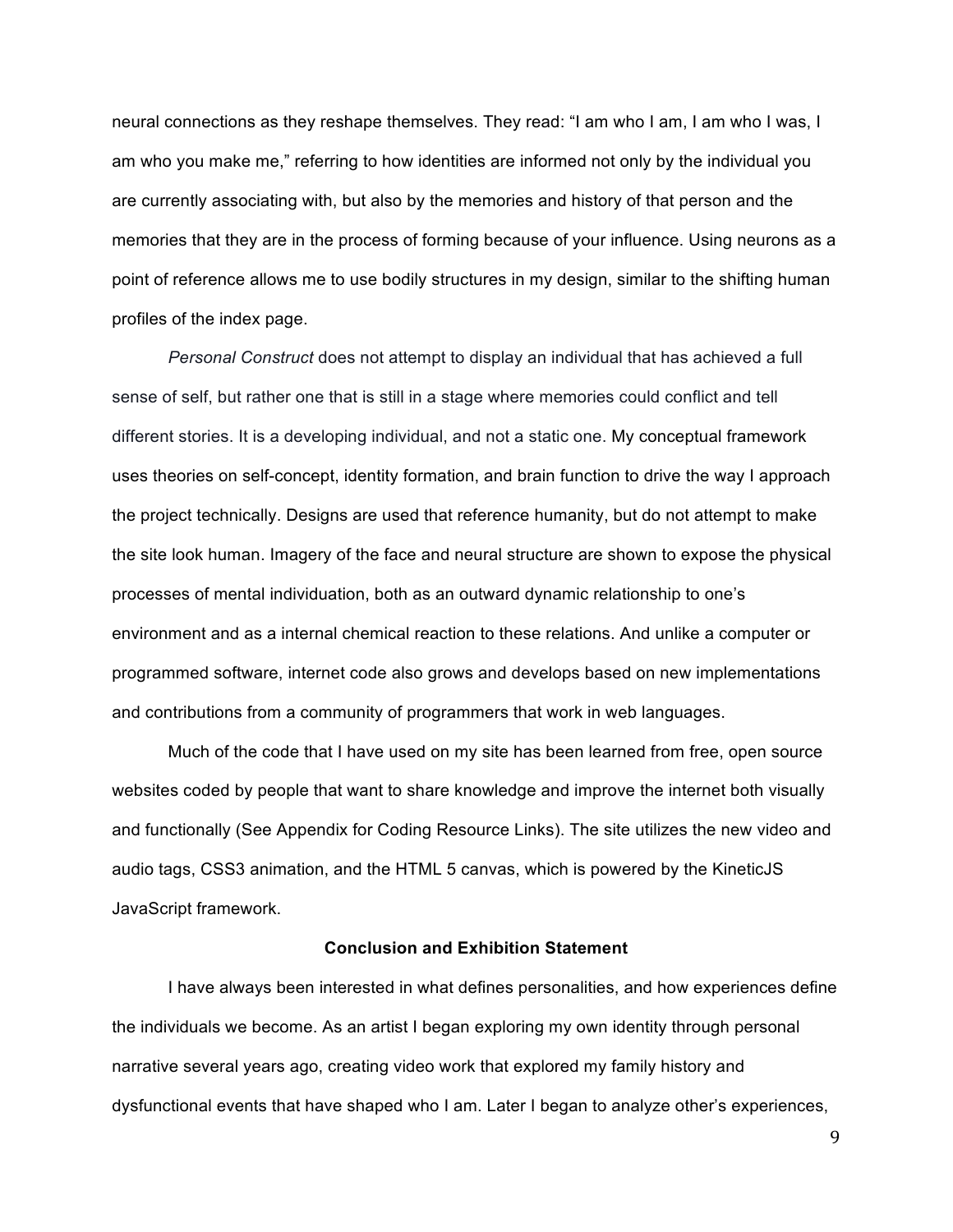trying to identify how our appearances affect our experiences, and how society contributes to our perceptions of self. With the *Construct Project*, I sought to see individuality as a composite of multiple people, of society. Instead of seeing identity simply from a single person's description of their own life and experience, this project allows a multitude.

My research on the *Construct Project* has furthered my own understanding of identity as a creation of itself, something crafted both by internal processes and interactions with the world around us. Initially I viewed the code for this website simply as media that had to be conquered in order to provide the breadth of vision that I felt the project required. The site needed to be accessible to a broad audience for it to have the collaborative capacity that I envisioned. The work was to be about identity formation, using the supposition that memories inform who we are and who we become. But as the work progressed, and I gained familiarity and some degree of technical proficiency with JavaScript and PHP, I realized how these languages also are updated, become obsolete, and affect the existence not only of my project but the entire community of web programmers worldwide. Memory is not a finite and unchangeable thing, and the languages that determine how code is written for the internet also evolve. Most code is much more concrete and logical than our ever-changing brain structures; and unless it is hacked or otherwise changed, this code stays much the same. But with updates to web browsers, some code may be corrupted or no longer work, and viewing in different browsers might change the way an image is seen. Details may need to be adjusted to allow visitors to see the same image in the same way across different browsers. With the continuing implementation of new CSS3 and HTML5 specifications, the way video, audio, and animation are created for web pages will likely change drastically over the next several years.

Visitors to personalconstruct.com will probably come from two categories: those who prefer to passively view and those who prefer to contribute. Anyone who wishes to interact with the site should expect to commit a moderate amount of time crafting an image that they would wish to be displayed for others to see. I encourage all visitors to spend a few minutes drawing in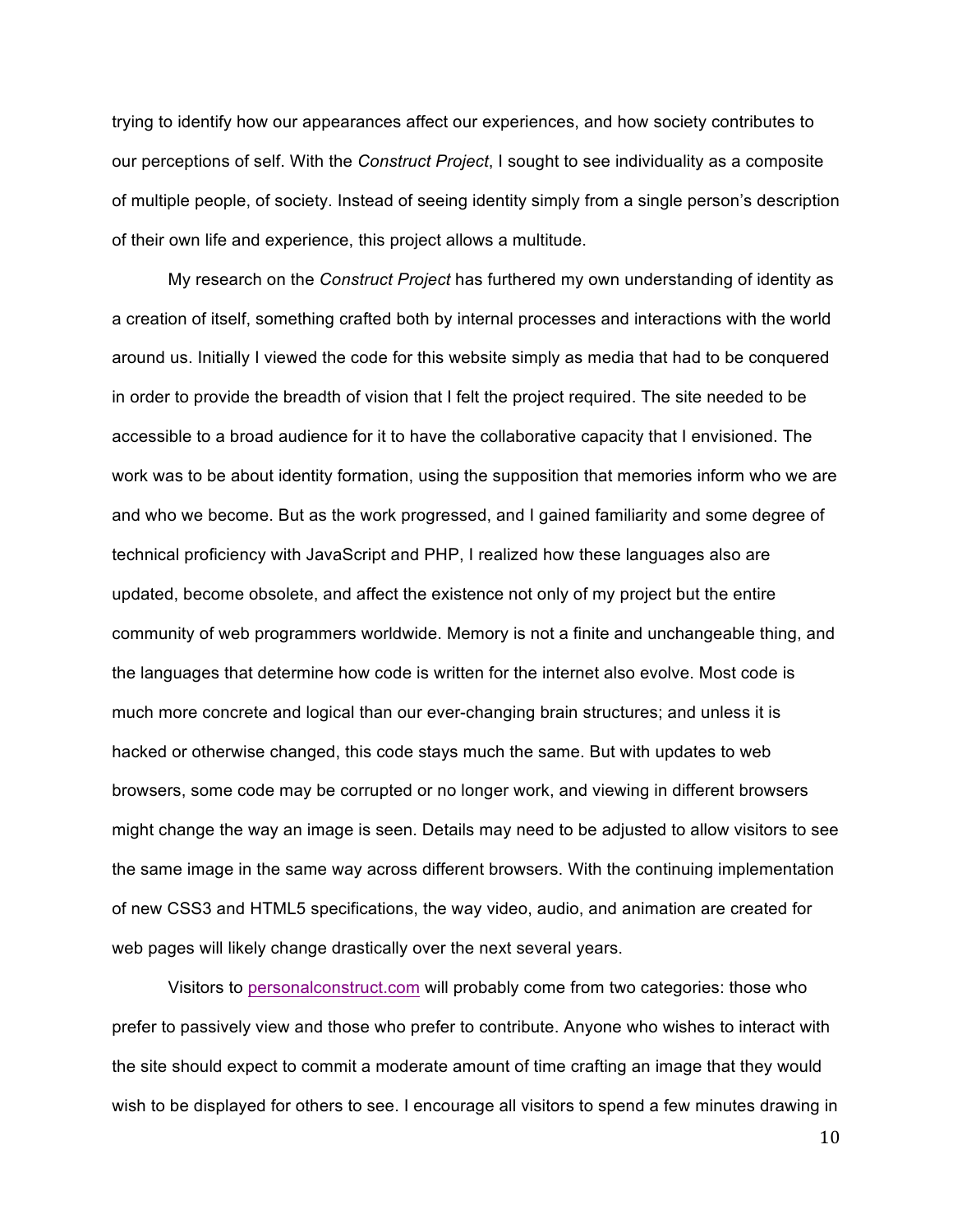order to drive the project forward. Given the simplicity of the tools, it should not take more than 15 minutes to generate and save an image on the site. As the project grows, more time should be spent viewing the images that the site holds. Perhaps some relationships between that imagery will begin to form as the gallery begins to accumulate additional content.

It is recommended that visitors view *Personal Construct* in the most current version of the Google Chrome browser, or current versions of Firefox and Safari. The project will not display correctly in any version of Internet Explorer 9 or earlier. *Personal Construct* will be hosted online from June 2014 until May 2016, accepting contributions from viewers worldwide for two years. After this point the project will no longer generate new imagery and will be archived. In that two year period, the project code may be updated for compatibility with new releases of Firefox, Safari, and Chrome. This may eventually result in slight changes to the way the site appears, as the individual that has been created by multitudes is forced to evolve to adapt to this shifting code.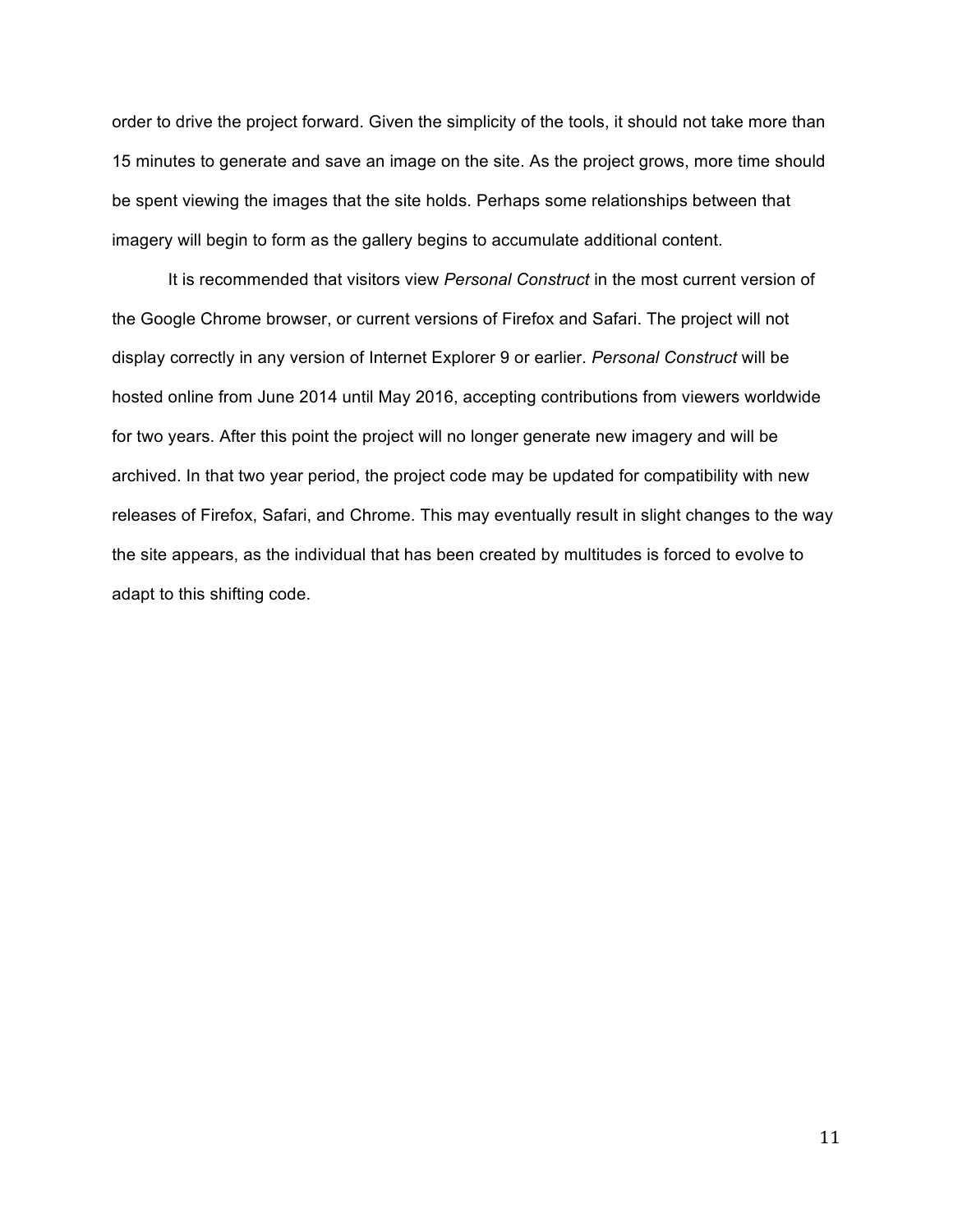### References

- 1. Albiac, Sergio. Retrieved from www.sergioalbiac.com.
- 2. Deleuze, G. & Guattari, F. (1987). *A Thousand Plateaus: Capitalism and Schizophrenia.* (B. Massumi, Trans). Minneapolis: University of Minnesota Press.Erikson,
- 3. E.H. (1968). Identity: Youth and crisis. New York: W.W. Norton.
- 4. Fletcher, H. & July, M. (2002-2009). *Learning to Love You More.* Retrieved from http://www.learningtoloveyoumore.com.
- 5. Hershman, Lynn. *Selected Interactive Works 1965-.* Retrieved from http://www.lynnhershman.com/art/archive/selected-interactive-works/.
- 6. Identity Formation. (2004). In *The Concise Corsini encyclopedia of psychology and behavioral science.* Retrieved from http://search.credoreference.com/content/entry/wileypsych/identity\_formation/0.
- 7. Kaku, Michio. (2014). *The Future of the Mind.* Doubleday: New York.
- 8. Miller, Greg. (2010). *How our brains make memories.* Smithsonian Magazine. Retrived from http://www.smithsonianmag.com/science-nature/how-our-brains-make-memories-14466850/
- 9. Mizuo, Y. (Director). (1995). *Ghost in the shell* [Motion Picture]. Japan: Manga Entertainment.
- 10. Stivale, Charles. (2003). "Deleuze/Parnet in Dialouges: The Folds of Post-Identity." *The Journal of the Midwest Modern Language Association*, Vol. 36, No. 1, Thinking Post-Identity, pp. 25-37.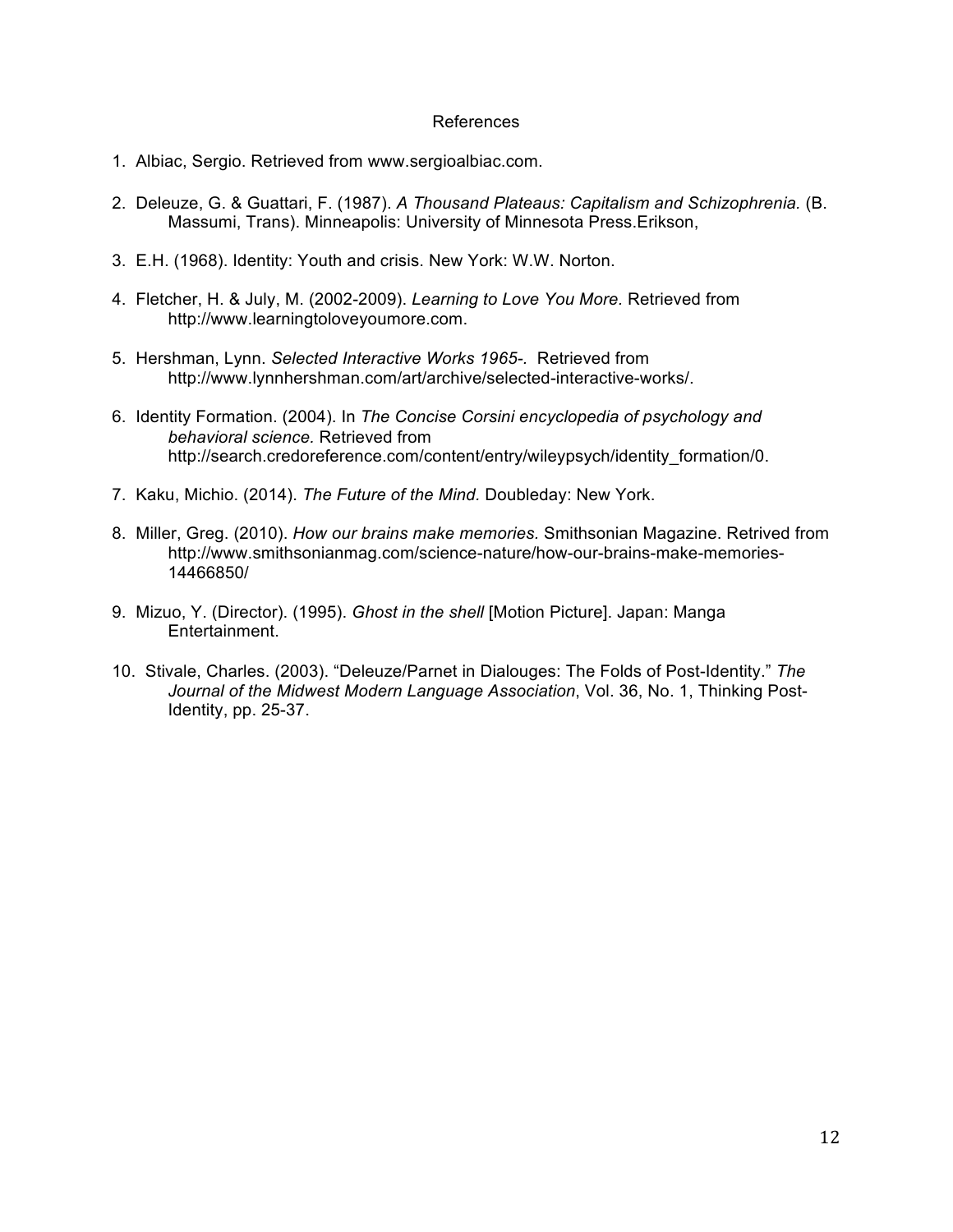# Appendix A

# Coding Resource Links

- 1. http://bavotasan.com/2011/style-select-box-using-only-css/
- 2. http://bgrins.github.io/spectrum/
- 3. http://code.google.com/p/upload-at-click/
- 4. http://coding.smashingmagazine.com/2013/10/11/we-wanted-to-build-a-file-uploader/
- 5. http://codular.com/more-html5-canvas
- 6. http://css-tricks.com/
- 7. http://davidwalsh.name/generate-photo-gallery
- 8. http://eligrey.com/demos/FileSaver.js/
- 9. http://jsbin.com/ExeHoHu/1/edit
- 10. http://jsfiddle.net/
- 11. http://kineticjs.com/
- 12. http://kvcodes.com/2013/12/get-all-images-from-a-directory-dynamically-php-jquery-ajax/
- 13. http://multimedia.journalism.berkeley.edu/tutorials/wordpress-photo-galleries/nextgen/
- 14. http://permadi.com/blog/2010/10/html5-saving-canvas-image-data-using-php-and-ajax/
- 15. http://stackoverflow.com/questions/11511511/how-to-save-a-png-image-server-side-from-abase64-data-string
- 16. http://stackoverflow.com/
- 17. http://stackoverflow.com/questions/12075908/allow-for-click-only-once-no-double-clicking
- 18. http://stackoverflow.com/questions/12407321/navigator-getusermedia
- 19. http://stackoverflow.com/questions/12899590/how-to-save-canvas-image-using-classic-asp
- 20. http://stackoverflow.com/questions/12902190/how-to-save-and-share-canvas-html5-imageby-saving-as-link?rq=1
- 21. http://stackoverflow.com/questions/13198131/how-to-save-a-html5-canvas-as-image-on-aserver
- 22. http://stackoverflow.com/questions/14203871/kineticjs-help-uploading-images-to-stagefrom-input-file
- 23. http://stackoverflow.com/questions/14226328/kineticjs-drawing-a-simple-line-kinetic-linestrange-behavior-possibly-a
- 24. http://stackoverflow.com/questions/14910196/how-to-add-multiple-divs-with-appendchild
- 25. http://stackoverflow.com/questions/1532993/i-have-a-base64-encoded-png-how-do-i-writethe-image-to-a-file-in-php
- 26. http://stackoverflow.com/questions/16708016/paint-application-with-kinetic-js
- 27. http://stackoverflow.com/questions/18006248/multiple-image-upload-with-php-saving-onlyone-file-path-to-mysql-database
- 28. http://stackoverflow.com/questions/18957802/creating-gallery-from-folder
- 29. http://stackoverflow.com/questions/19793270/kineticjs-multiple-images
- 30. http://stackoverflow.com/questions/20023078/kinetic-js-object-has-no-method-batchdraw
- 31. http://stackoverflow.com/questions/20577429/kinetic-js-rendering-lines-slowly-when-used-infreehand-drawing
- 32. http://stackoverflow.com/questions/2888812/save-html-5-canvas-to-a-file-in-chrome
- 33. http://stackoverflow.com/questions/476679/preloading-images-with-jquery
- 34. http://stackoverflow.com/questions/4781602/capturing-html5-canvas-output-as-video-or-swfor-png-sequence
- 35. http://stackoverflow.com/questions/6916359/resource-interpreted-as-document-buttransferred-with-mime-type-text-php-error-w
- 36. http://stackoverflow.com/questions/867916/creating-a-div-element-in-jquery
- 37. http://stackoverflow.com/questions/8724739/jquery-ajax-request-remains-pending
- 38. http://stackoverflow.com/questions/9830651/simple-custom-play-button-for-several-songsin-html